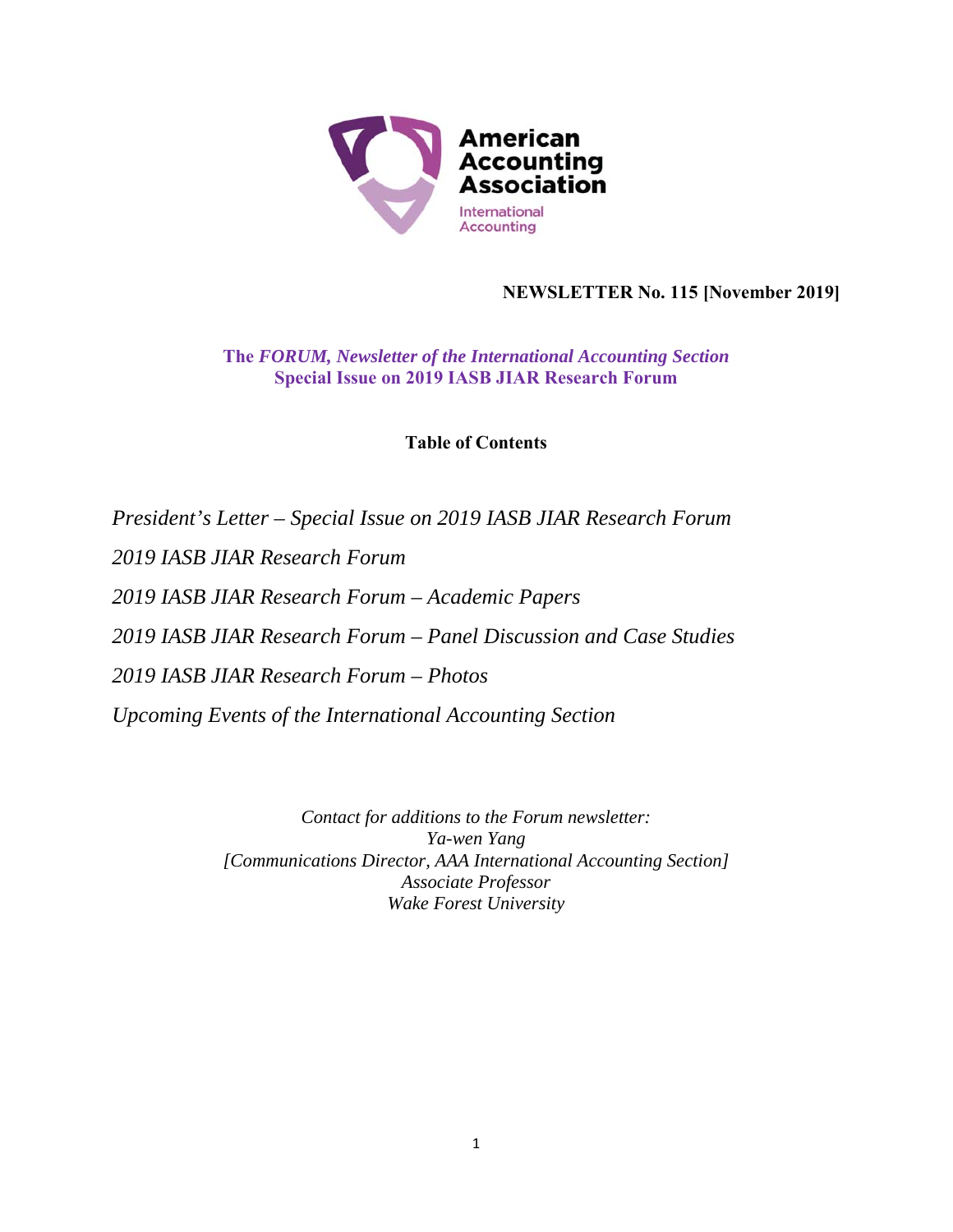

# **President's Letter – Special Issue on 2019 IASB JIAR Research Forum**

Dear Fellow Section Members,

In late October, the IASB JIAR Research Forum was held at the KPMG conference center Short Hills, NJ. The Research Forum was conceived by the International Accounting Standards Board which has partnered with various organizations and journals in previous years. The organization of this year's conference was headed by Ann Tarca, a board member of the International Accounting Standards Board, and Joanna Ho, Senior Editor of the *Journal of International Accounting Research*. Thanks go to KPMG for supporting the conference.

The two-day Research Forum brought together academics, standard setters, and practitioners. The format provided an excellent opportunity for an exchange of ideas with the aim to contribute to the AAA's focus on greater research relevance. The agenda included four paper presentations and discussions, one panel, and two case studies. The main focus of this special issue of the International Accounting Section's Newsletter, the *Forum*, is to provide a summary report about this excellent conference.

Looking ahead, our Section's most important event of the year is the 2020 Midyear Meeting, to be held January 23-25, 2020, in Orlando Florida. I look forward to seeing many of you in Orlando!

Best regards,

*Elaine* 

Elaine Henry, Ph.D., CFA *President, AAA International Accounting Section*  Associate Professor Stevens Institute of Technology, School of Business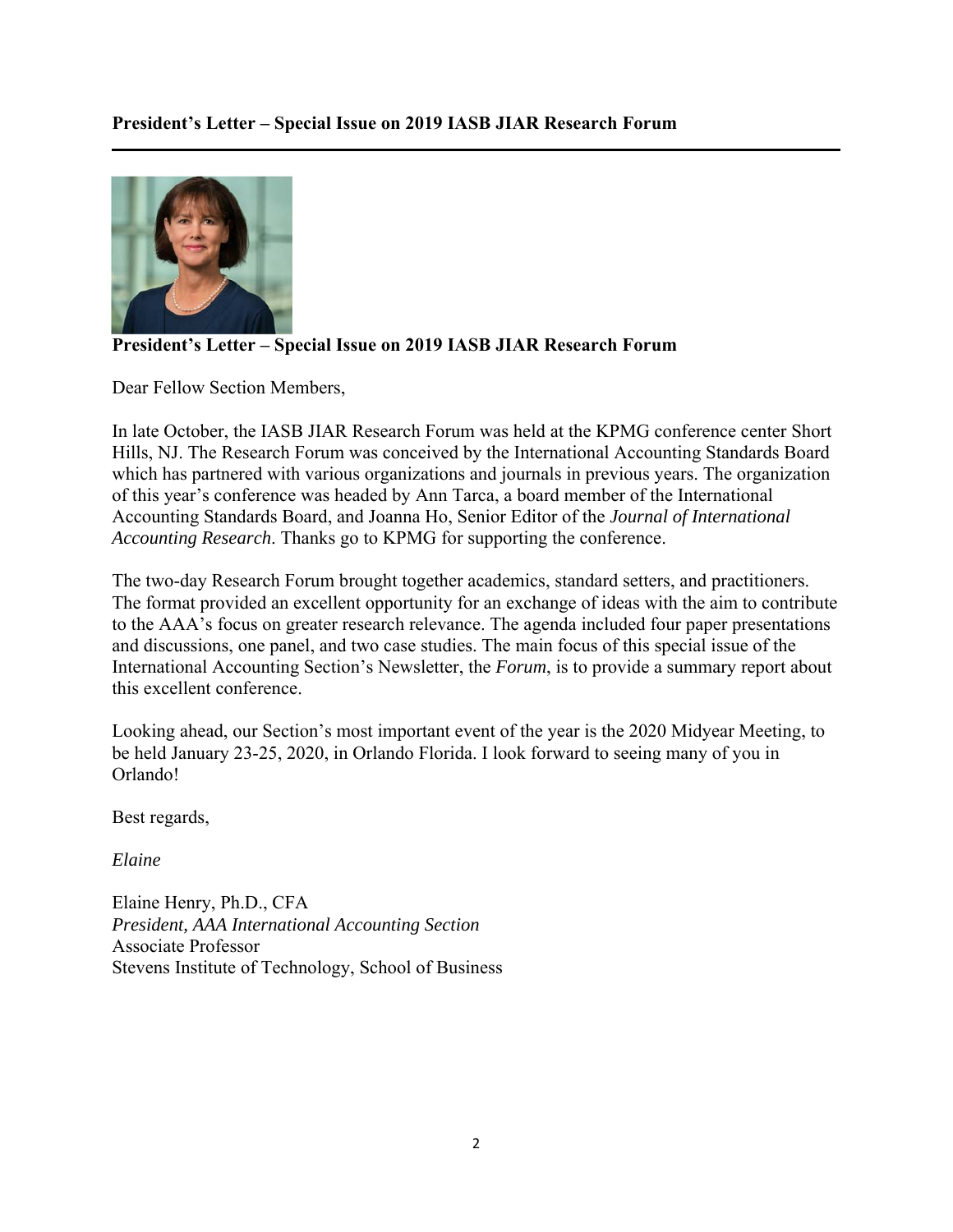#### **2019 IASB JIAR Research Forum**

The agenda of the Research Forum included presentations and discussions of academic papers, one panel, and two case studies. Additional information about the Research Forum contents can be found on the IASB website at https://www.ifrs.org/news-and-events/2019/iasb-researchforum-2019/

Also of interest is the site's Resources for Academics at https://www.ifrs.org/academics/.

#### **2019 IASB JIAR Research Forum – Academic Papers**

The four papers presented at the Research Forum were selected by the Editors of the *Journal of Accounting Research*. For each paper, an author's presentation was followed by two discussants' presentations: an academic discussant and a standard-setter discussant.

The papers came from a variety of countries and used a wide variety of methodologies – experimental, surveys, interviews and archival.

Paper 1 – *Standard Precision and Aggressive Financial Reporting: The Influence of Incentive Horizon* by Hunter, Rose, Tariquzzaman, and Thibodeau. Presented by Kara Hunter (Fairfield University School of Business).

The idea for this paper arose when the presenter encountered a research paper with findings contrary to her personal experience while working as an auditor. Prior research has shown that more precise accounting standards lead to more income-increasing earnings management. This paper's evidence suggests that relationship between standard's precision and earnings management depends on the time horizon of management's incentives.

Specifically, when the incentive horizon is short-term, the paper finds that more precise standards lead to more income-increasing earnings management, which is consistent with prior literature. In contrast, when the incentive horizon is long-term, the paper finds that more precise standards are associated with current income-reducing reporting decisions.

The academic discussant for the paper was Patrick Hopkins (Indiana University), and the standard-setter discussant was Christine Botosan, FASB Board Member.

Paper 2 – *Real Effects of Intangibles Capitalization: Empirical Evidence from Voluntary IFRS adoption in Japan* by Amano. Presented by Yoshiaki Amano (Kyoto University).

This paper examines the goodwill and intangible assets of 40 Japanese companies around the time of voluntary IFRS Standards adoption. The paper was motivated by the differences between Japanese GAAP and IFRS Standards. For example, Japanese GAAP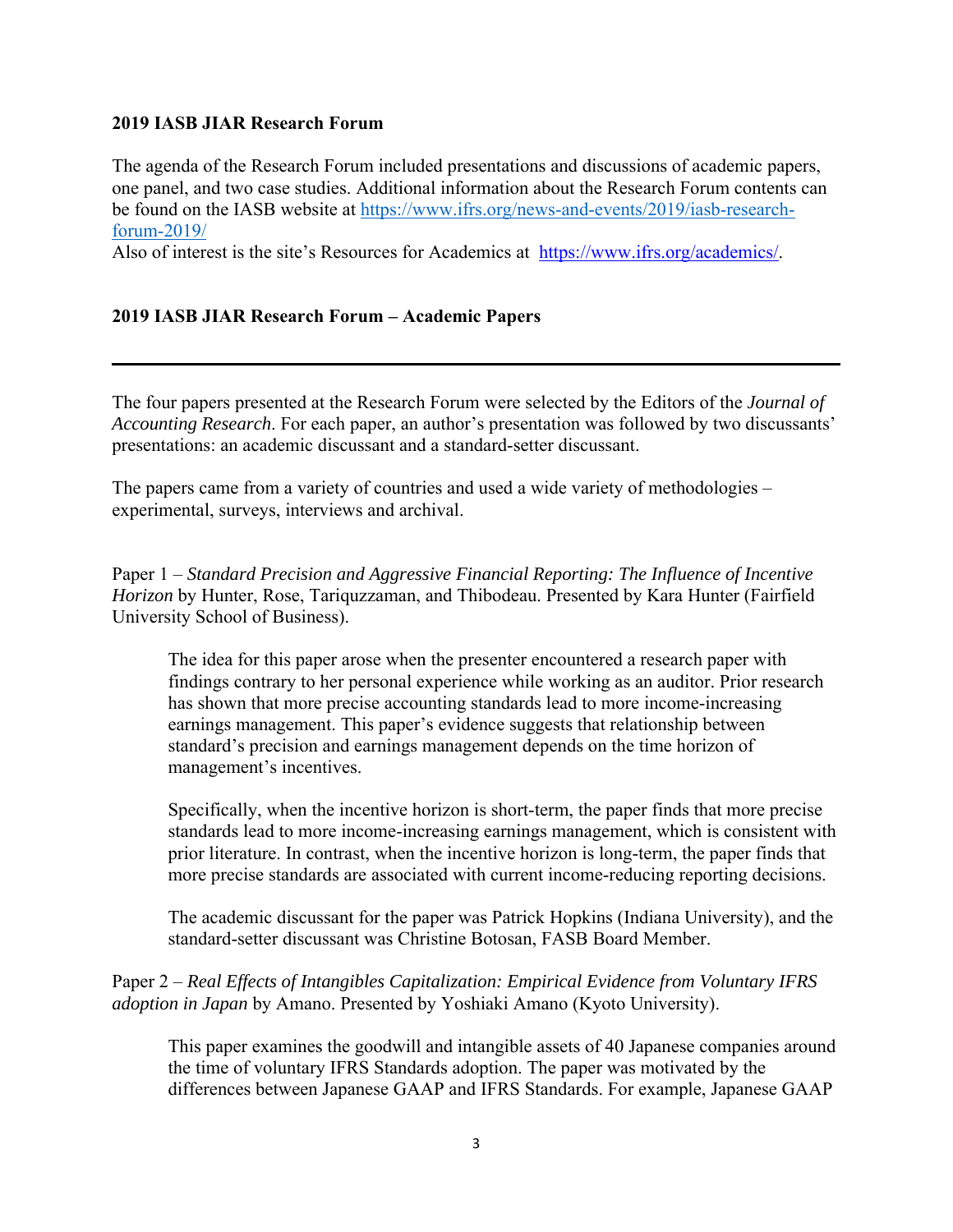required goodwill amortization over 20 years, while IFRS Standards do not incorporate goodwill amortization.

The academic discussant was Hollis Skaife (University of California, Davis), and the standard-setter discussant was Linda Mezon, Chair of the Accounting Standards Board (AcSB), Canada.

Paper 3 – *Mandatory IFRS and Corporate Governance in Peruvian Corporations by Tanaka. Presented by* Gustavo Tanaka (Kyoto University of Foreign Studies).

This paper analyzes aspects of accounting quality and corporate governance before and after the mandatory implementation of IFRS Standards in Peru.

The academic discussant was Joanna Ho (University of California, Irvine), and the standard-setter discussant was Ann Tarca, IASB board member.

Paper 4– *The Impact of IFRS 10 on Consolidated Financial Reporting* by Bugeja, Loyeung and Ma. Presented by Martin Bugeja (University of Technology, Sydney).

The paper examines the impact of IFRS 10 using data on Australian firms. Specifically, the paper examines the number of subsidiaries that were included in consolidated financial statements pre- and post-adoption.

The academic discussant was Katherine Schipper (Duke University), and the standardsetter discussant was Tom Scott, IASB board member.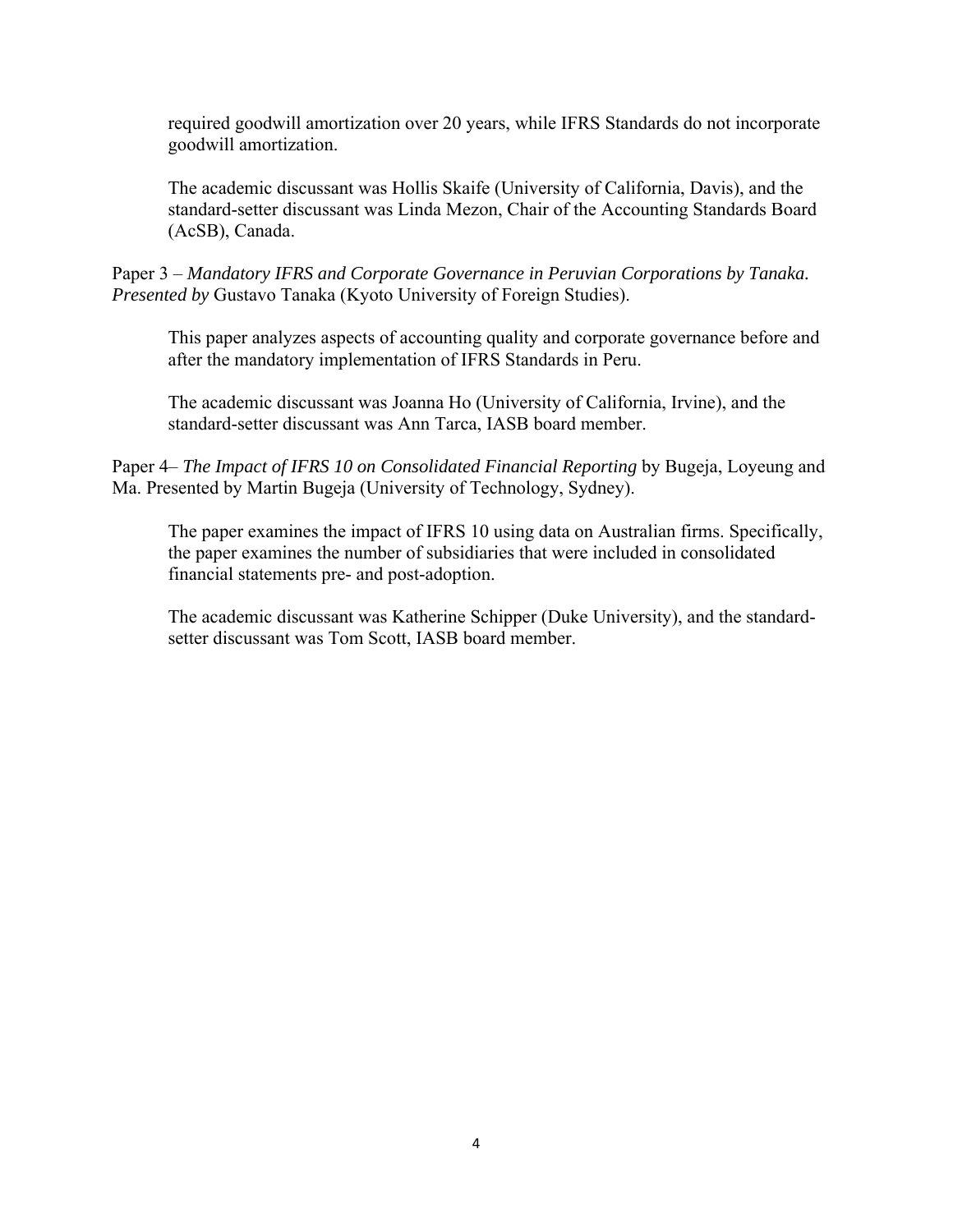The Research Forum included one panel discussion and two case studies.

**Panel Discussion–Would the reintroduction of goodwill amortisation be beneficial?** The panel was moderated by Katherine Schipper (Duke Univeristy), and the Panelists were Mary Barth, Patrick Hopkins, Kristen Lecomte, and Janet Pegg.

The topic addressed by this panel relates to the IASB's current investigation of possible improvements to accounting for goodwill (announced following the July 2019 board meeting). In particular, the Board will consider reintroducing amortization of goodwill, which was abolished with the adoption of IFRS 3 in 2004. A discussion paper on the topic is expected in February 2020. Refer to https://www.ifrs.org/projects/work-plan/goodwill-and-impairment/

## **Case Study 1—Goodwill: Improving disclosures about the performance of business acquisitions**

IASB representatives described staff proposals regarding changes to requirements of IFRS 3 *Business Combinations* in relation to disclosures about acquisitions. Refer to https://www.ifrs.org/-/media/feature/events-and-conferences/2019/2019-research-forum/ap18agoodwill-and-impairment.pdf?la=en

Attendees were then provided with a case study describing a fictitious acquisition and providing information about the acquiror's disclosures at the time the acquisition was announced, disclosures at the first yearend following the acquisition, and disclosures at the second yearend following the acquisition. Working in breakout groups, participants discussed application of present disclosure requirements to the case setting and explored the potential usefulness of proposed changes in disclosure requirements.

# **Case Study 2—Primary Financial Statements**

IASB representatives gave an overview of the proposals in the forthcoming exposure draft from the primary financial statements project, which attendees then discussed in breakout groups. Within the breakout groups, participants elected to discuss one or more of eight individual aspects of the exposure draft. For example, one proposal in the exposure draft is that all entities should present subtotals for operating profit or loss, and profit or loss before financing and income tax. Another proposal in the exposure draft introduces disclosures on Management Performance Measures. Refer to: https://www.ifrs.org/projects/work-plan/primary-financialstatements/ For each aspect, participants expressed whether they agreed or disagreed with the proposal in the exposure draft, referring to practitioner experience and relevant academic research.

At the conclusion of the breakout group sessions, the leaders of each breakout group presented a summary of their group's discussion to the overall Forum.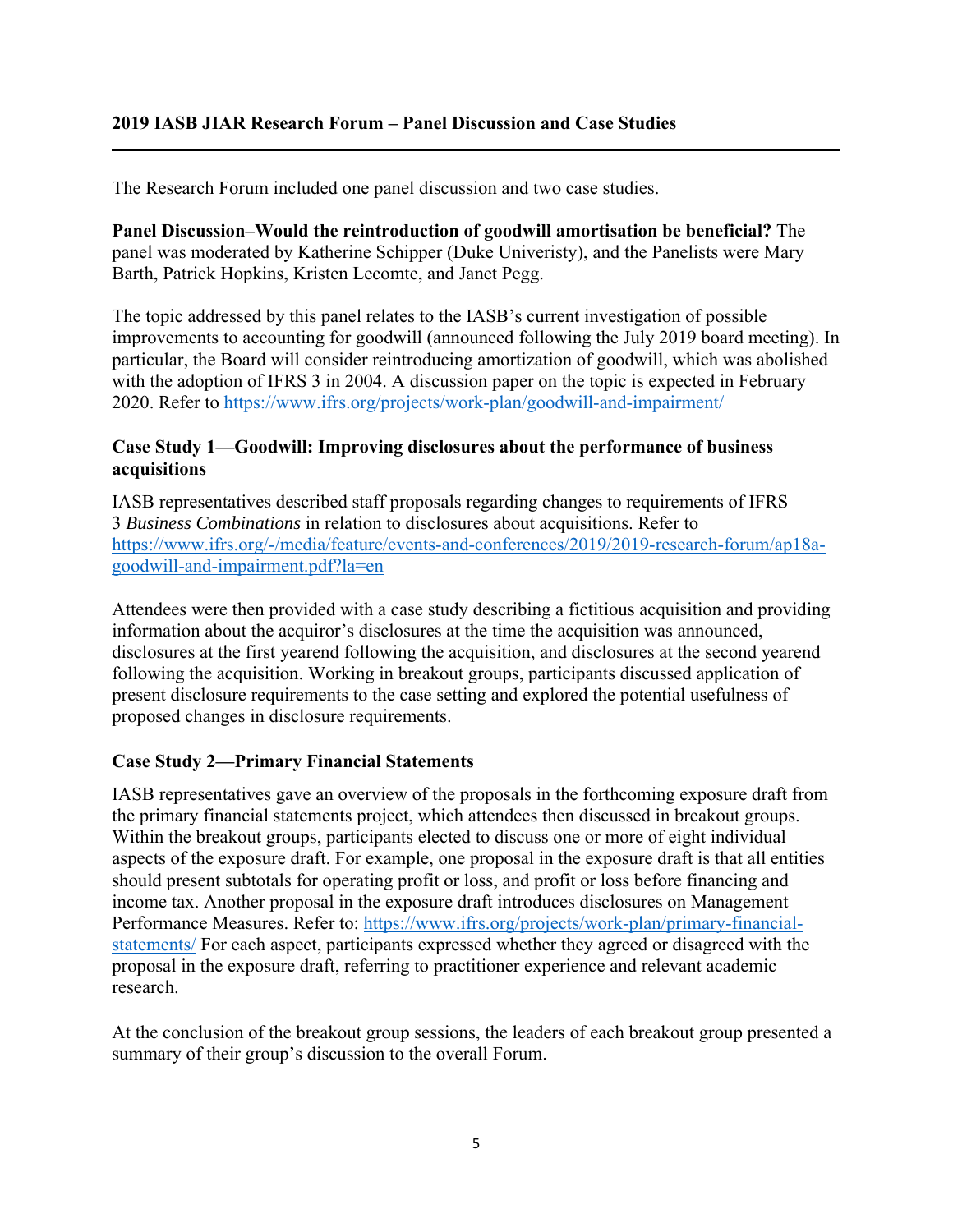

From left: Anne McGeachin technical staff, IASB;

Rebecca Villmann, research director, Canadian Accounting Standards Board;

Paul Munter (retired) partner KPMG, accounting professor at University of Colorado, Boulder



From left: Anne McGeachin, technical staff IASB; Ann Tarca, IASB member; Mary Tokar, IASB member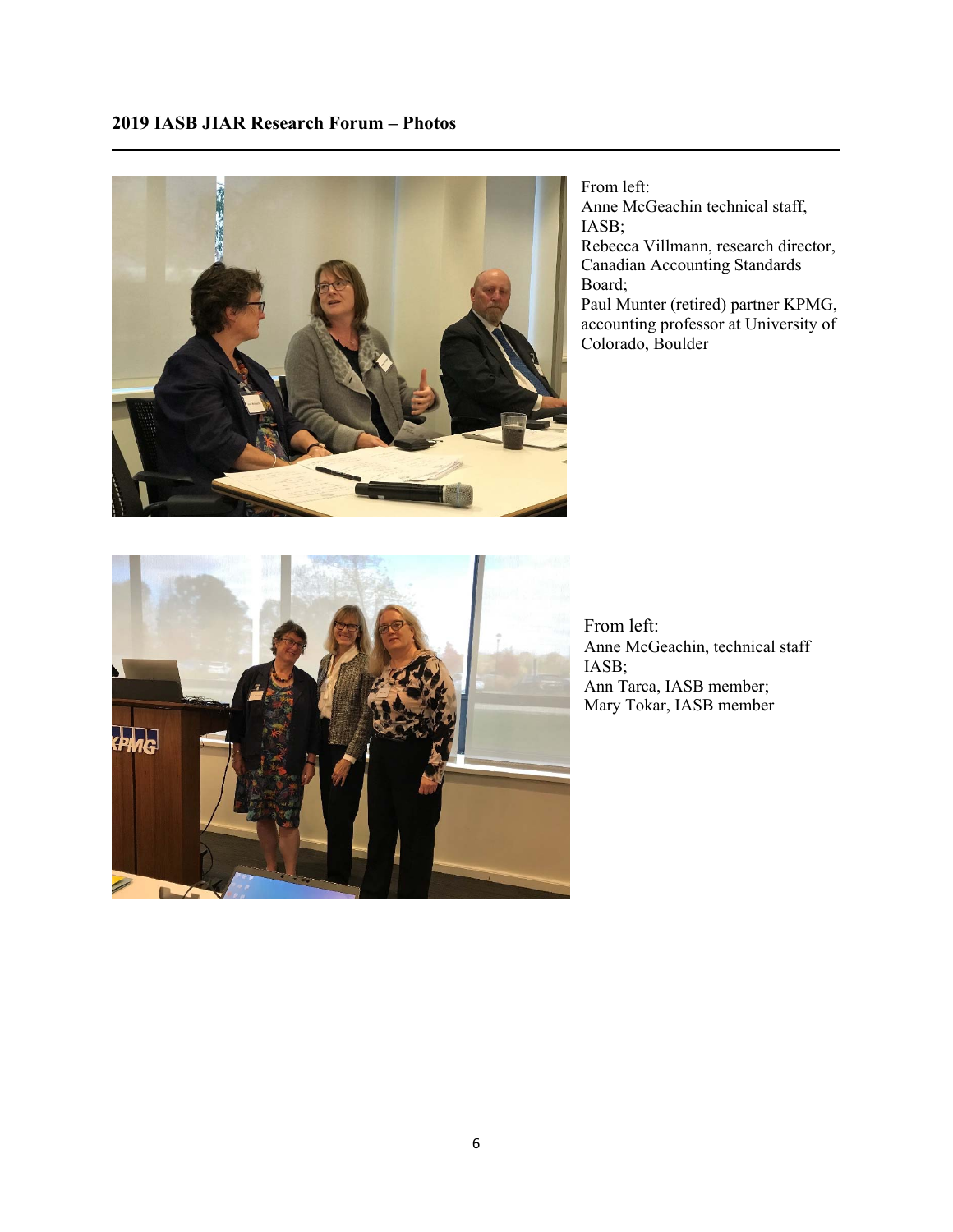

From left: Pat Hopkins, Professor, Indiana University; Janet Pegg, research analyst at Zion Research Group; Kris Lecomte, Cognizant; Mary Barth, Professor Emerita, Stanford University, and member of FAF Board of Trustees



From left: Joanna Ho, Senior Editor of JIAR; Ann Tarca, IASB member